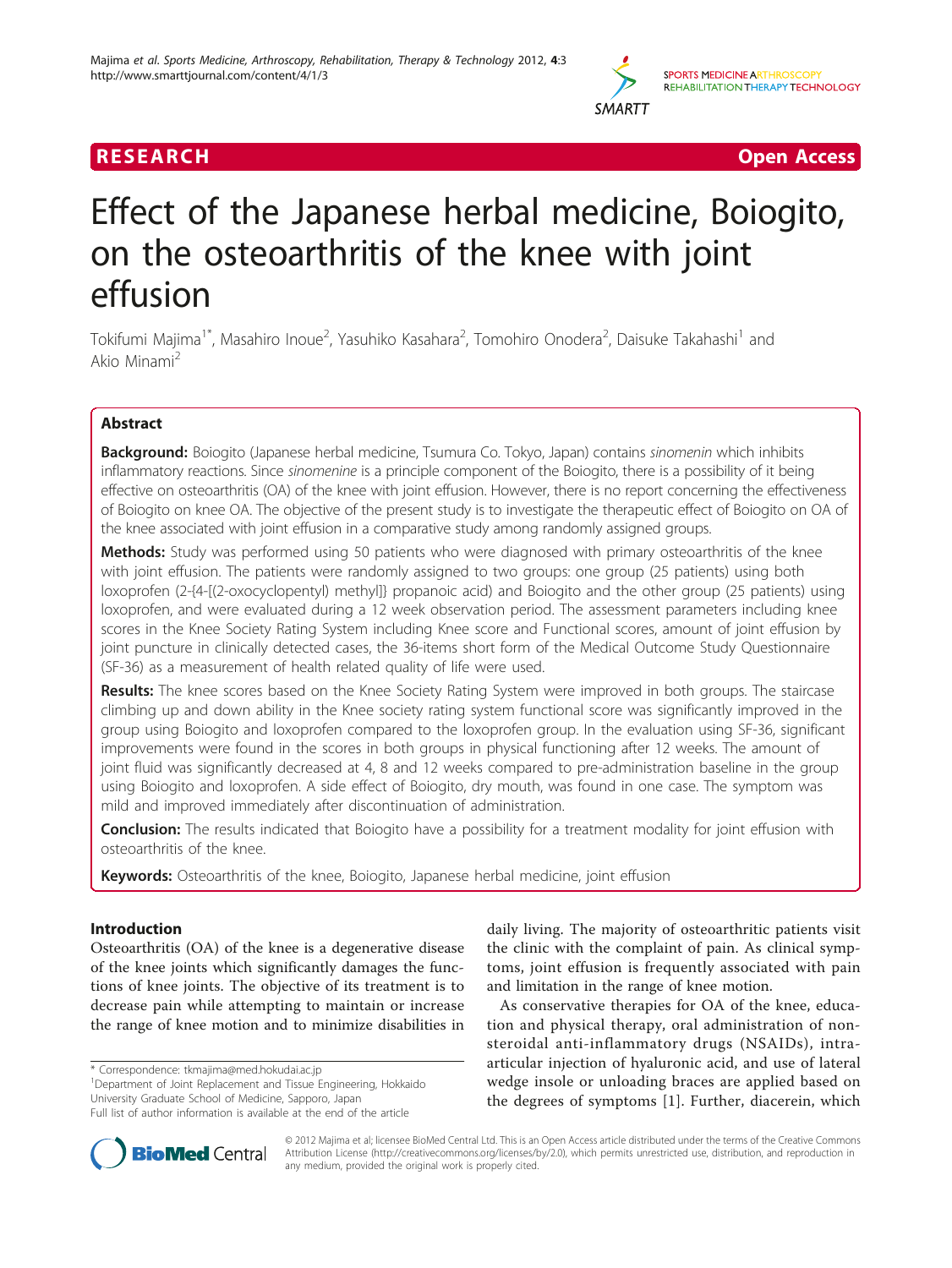is one kind of herbal medicine, has been used clinically as a symptom modifying drug for reducing joint pain in Europe and the United States of America [[2\]](#page-4-0). It has been reported that diacerein has the chondromodulating effect on the hip joint in observating radiographs among OA patients of the hip joint in a total of 507 cases [[3](#page-4-0)]. Further, diacerein was reported to be effective on OA of the knee [[4](#page-4-0)]. In Asia, the alkaloid, sinomenine is extracted from the Chinese medical plant Sinomeniuim acutum, which has been utilized by Chinese doctors for over 2000 years to treat various rheumatic diseases [[5](#page-4-0)]. Previous pharmacological studies have demonstrated that sinomenine inhibits inflammatory reactions [\[5,6](#page-4-0)].

Boiogito (Japanese herbal medicine, Tsumura Co., Tokyo, Japan) contains a dry extract 3.75 g of the mixed drug substance consisting of Sinomenium Stem 5.0 g, Astragalus Root 5.0 g, Atractylodes Lancea Rhizome 3.0 g, Jujube 3.0 g, Glycyrrhiza 1.5 g, and Ginger 1.0 g in a daily dose of 7.5 g. That is constituted of numerous components including sinomenine as a principal component (Figure 1). Since *sinomenine* is a principle component, there is a possibility of it being effective on OA of the knee with joint effusion. The objective of the present study is to investigate the therapeutic effect of Boiogito on OA of the knee associated with joint effusion in a comparative study among randomly assigned groups.

## Materials and methods

The subjects used were patients with primary OA of the knee associated with clinically detected joint effusion. Those were outpatients having pain in the knee joints while walking and showing a Kellgren-Lawrence [[7](#page-4-0)] grade III or less in the radiographs. The patients having serious complications (liver diseases, kidney diseases, hematological diseases, etc.), those incapable of taking oral administration, those currently taking other herbal



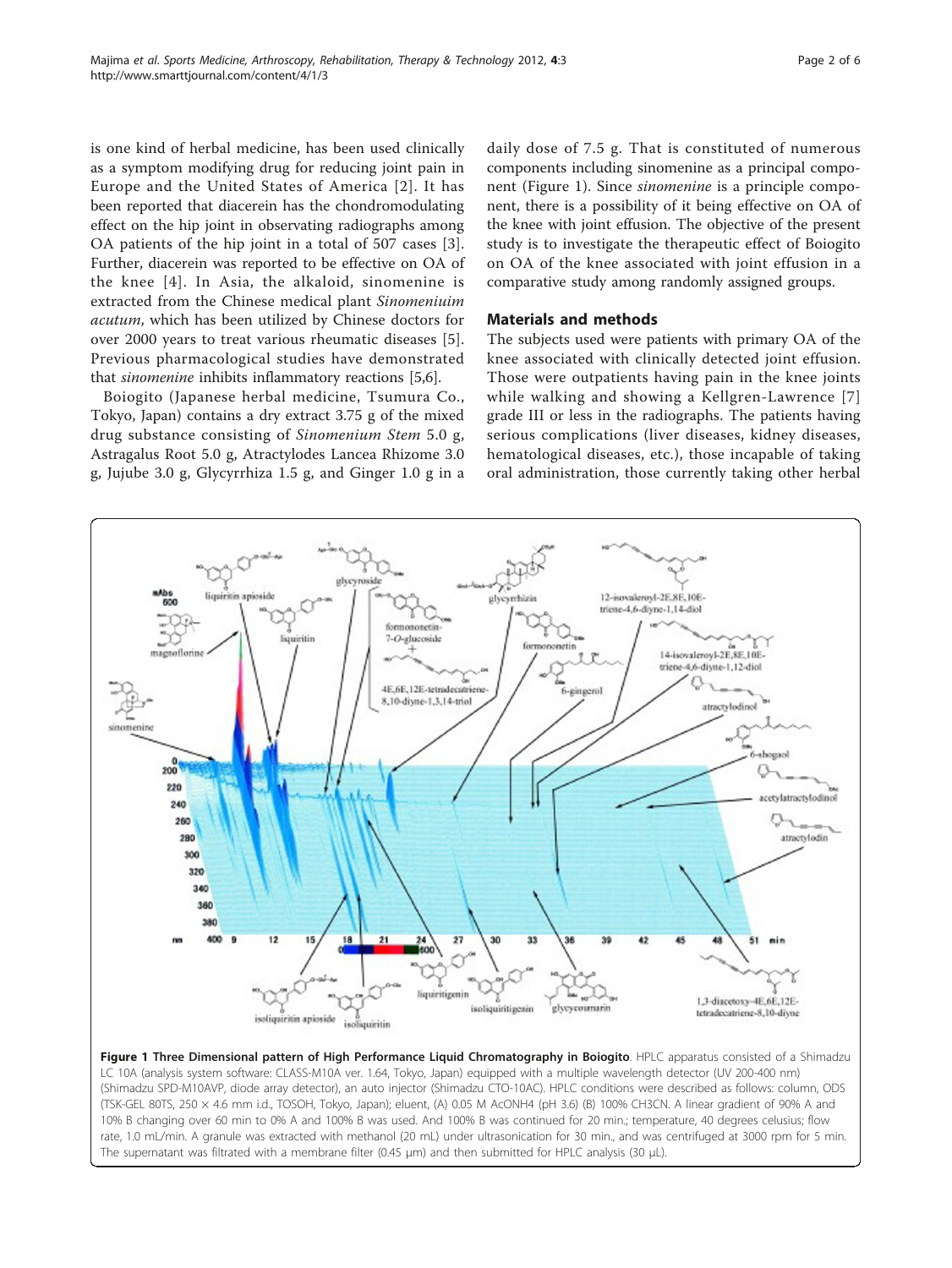medications and those having a hyaluronic acid injection to the joint were excluded from the study. After approval of the Institutional Review Board at the Hokkaido University Hospital, a random, blinded intergroup comparison study was conducted.

The subjects were randomly divided into two groups: one group treated by concomitant use of Boiogito and loxoprofen (thereinafter referred to as the concomitant use group) and loxoprofen administration group (hereinafter referred to as the loxoprofen group). Prior to the study, the subjects signed a written consent of their own free will. The treatment drug, Boiogito, was administered at a daily dose of 7.5 g divided into three portions which were given before meals or between meals. Further, loxoprofen at a single dose of 60 mg was orally administered after meals three times daily. The number of subjects enrolled in the present study was 50 subjects divided into 25 subjects in the concomitant use group and 25 subjects in the loxoprofen group with respect to the treatment drugs. Among them, three cases including two cases (loxoprofen group) who did not come back after the initial examination and one case (concomitant use group) who did not come back after  $4<sup>th</sup>$  week were excluded from the study. As a result, the remaining 47 subjects (24 cases in the concomitant use group and 23 cases in the loxoprofen group) were used in the analysis of the treatment results.

The period of administration of the treatment drug was 12 weeks. The assessment parameters including knee scores in the Knee Society Rating System including Knee score and Functional scores [[8\]](#page-4-0), amount of joint effusion by joint puncture in clinically detected cases, the 36-items short form of the Medical Outcome Study Questionnaire (SF-36) as a measurement of health related quality of life were used. Further, the side effects were investigated.

For statistical analyses, according to the types of data, the following methods were used:  $\chi^2$  tests for ratio of male and female, Wilcoxon's T- test for patients background, change in SF-36 and Knee Society Rating System knee score and functional scores, one-way analysis of variance for change in volume of joint fluid, and then, a Bonferroni analysis was applied to determine the significance of difference for multiple comparison. Significant level was set at  $p < 0.05$ .

## Results

Regarding the patients' background, with respect to gender in both groups, the number of females was greater than the number of males. The mean age was 68.3 years in the concomitant use group and 71.5 years in the loxoprofen group. The detailed preoperative comparison between the 2 groups is shown in Table 1. There were no significant differences in preoperative factors between the two groups.

The knee score in the Knee Society Rating System was 75.0 +/- 15.1 before administration in the concomitant use group which improved to  $85.8$  +/- 11.1 at the time of final observation and  $72.8 +/- 16.0$  before administration in the loxoprofen group which improved to 81.7 +/- 15.1, demonstrating significant improvements in both groups ( $p < 0.05$ ). The staircase climbing up and down ability in the Knee Society Rating System of functional score significantly improved from 32.2 +/- 6.3 before administration to 40.2  $+/-$  4.4 at the time of final observation in the concomitant use group ( $p < 0.05$ ). In the loxoprofen group, the functional score of stairs in Knee Society Rating System changed from 28.4 +/- 6.4 before administration to  $36.6$  +/- 6.2 at the final follow up. This change has no significant difference.

In the evaluation of SF-36 which is an assessment of the quality of life of the patients, significant

|                                                   | Concomitant use group (Loxoprofen and<br>Boiogito) | Loxoprofen group<br>(Loxoprofen) | p-<br>value |
|---------------------------------------------------|----------------------------------------------------|----------------------------------|-------------|
| Number of patients                                | 24                                                 | 23                               |             |
| Sex Female                                        | 19                                                 | 18                               |             |
| Male                                              | 5                                                  | 5.                               |             |
| Average age                                       | $68.3 +/- 10.0$                                    | $71.5 +/- 6.0$                   | N.S         |
| Height (cm)                                       | $154.0 +/- 6.9$                                    | $152.5 +/- 6.2$                  | N.S         |
| Weight (kg)                                       | $61.7 +/- 6.2$                                     | $62.3 +/- 5.7$                   | N.S         |
| Average period of symptoms                        | $14.5 +/- 30$                                      | $25.0 +/- 23.1$                  | N.S         |
| Knee score in Knee Society Rating System          | $75.0 +/- 15.1$                                    | $72.8 +/- 16.0$                  | N.S         |
| Functional score in Knee Society Rating<br>System | $32.2 +/- 6.3$                                     | $28.4 +/- 6.4$                   | N.S         |
| Number of Kellgren-Lawrence Grade                 | II: 2                                              | II: 2                            |             |
|                                                   | III:22                                             | III:21                           |             |

Table 1 Patient demographics

Data is shown as mean and standard deviation.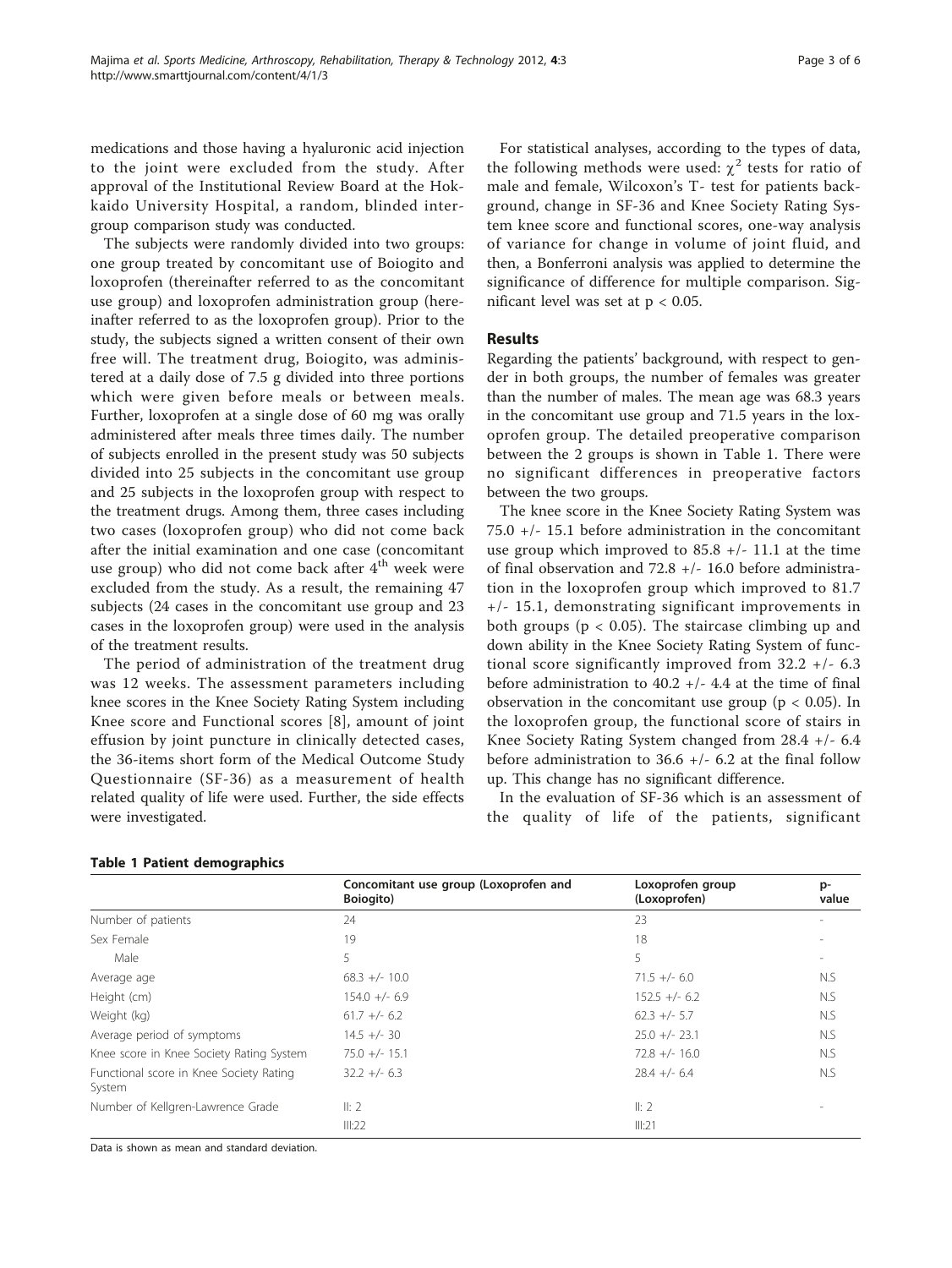improvements were detected in both groups in the physical functions after 12 weeks ( $p < 0.05$ ) (Boiogito and loxoprofen administration group in Figure 2, Loxoprofen administration group in Figure 3).

In terms of quantity of joint effusion, the quantity of joint effusion was an average of  $15.1$  +/- 7.1 ml in the concomitant use group and an average of  $12.1 +/- 5.7$ ml in the loxoprofen group when punctured before the treatment. There was no significant difference in quantity of joint effusion between two groups before administration. The amounts of joint effusion at the times of 4 weeks, 8 weeks and 12 weeks after treatment were significantly lower compared to those prior to the treatment in the concomitant use group ( $p < 0.05$ ). On the other hand, there were no significant differences in the amount of joint effusion at the time of 4, 8, and 12 weeks after treatment compared to those before treatment in the loxoprofen group (Figure 4).

As a side effect which seemed to be caused by administration of Boiogito, one case of "dry mouth" was reported. The symptom was mild and was improved immediately after discontinuation of administration.

## **Discussion**

OA of the knee is a degenerative disease which onsets mostly among the elderly. The number of osteoarthritic patients is simply increasing in society due to the increasing number of the elderly population. The clinical symptoms of OA of the knee include pain as well as limitation in the range of knee motion and joint effusion. As the OA of the knee advances, the symptoms cause a significant effect on activities of daily living.

When the degeneration of knee joints is not severe, conservatinve treatment including drug therapies and physical therapies are selected. For pain management, NSAIDs are widely used. It has been reported that



NSAIDs have a major role in the management of OA in a systematic review [\[9,10](#page-4-0)]. On the other hand, problems such as an inhibitory action of long-term application of NSAIDs on proteoglycan synthesis of cartilage was pointed out [[11,12\]](#page-4-0). In some cases, joint effusion exists in spite of various treatments. The joint effusion in the knee contains many aggrecan fragments and MMP-1. It has been reported that joint effusion has adverse effects on the articular cartilage [[13](#page-4-0),[14\]](#page-4-0). According to the results of the present study, joint effusion in OA of the knee significantly decreased by using Boiogito along with NSAIDs. In addition, staircase climbing up and down ability in the knee society score and Physical functioning of SF-36 were found to be improved significantly. These phenomena were assumed to be related to the fact that systematic conditions were improved as a result of improvement in joint effusion by Boiogito.



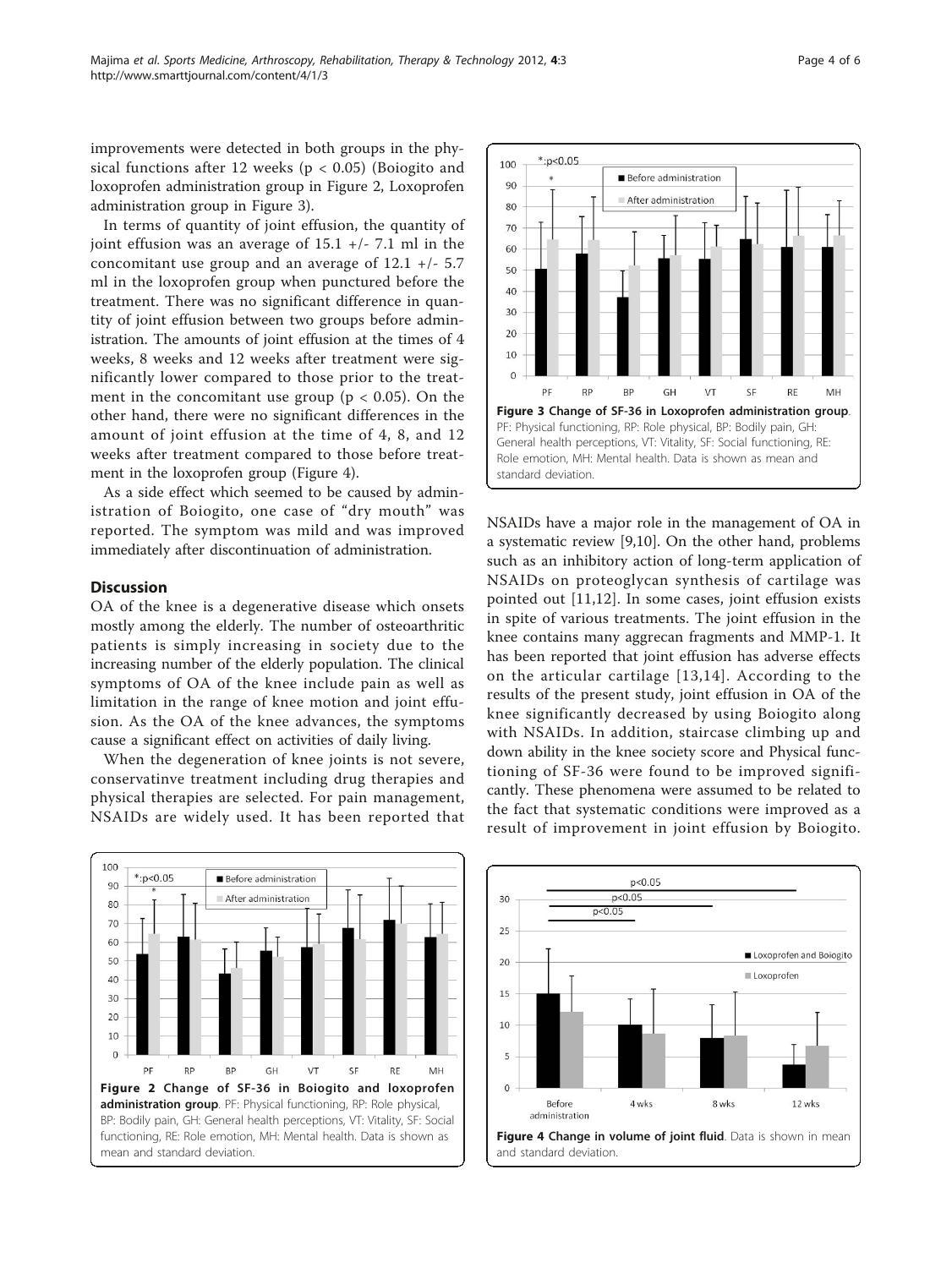<span id="page-4-0"></span>Based on these results, Boiogito was suggested as effective in the conservative treatment for OA of the knee. Boiogito and loxoprofen treatment improve pain and joint effusion, however, their SF-36 scores about another physical area (role physical, bodily pain and general health) were not improve significantly. On the other hand, specific evaluation for knee function according to Knee Society Rating System showed significant difference. These results may be attributed that SF-36 is comprehensive scale and not disease specific scale.

Since herbal medicines consist of numerous components instead of a single component, the mechanisms of decreasing the amount of joint effusion are still unknown. However, with respect to the pharmacological action of Boiogito, effectiveness of sinomenine for inflammation which is a component included in the drug substance was reported in the adjuvant arthritis model [15]. It was assumed that sinomenine inhibits inflammation of secondary synovitis in OA of the knee. It have been reported that other herbal medicine containing astragalus have anti-inflammatory activity through decreasing inflammation related cytokine, Tumor Necrosis Factor (TNF) alpha and Interferon gamma in a rat autoimmune myocarditis model, mice dermatitis model and diabetic mice [16-[18\]](#page-5-0). These reports were not studied on osteoarthritis, however, astragalus which is contained in Boiogito have also possibility for decreasing symptoms of osteoarthritis with joint effusion.

Concerning the limitation of the present study, we did not investigate the single administration of Boiogito and also there is a limitation that the number of cases is small. The studies using a larger number of subjects and the studies including analysis of pharmacological actions based on the analysis of the characteristic changes in the joint effusion should be needed. Further, it is necessary to have a long-term assessment including the degree of satisfaction by patients in the general evaluation not only from the local results in the knees.

In conclusion, this is the first report that the herbal remedy "Boiogito" have a possibility of conservative treatment for joint effusion associated with OA of the knee.

#### Author details

<sup>1</sup>Department of Joint Replacement and Tissue Engineering, Hokkaido University Graduate School of Medicine, Sapporo, Japan. <sup>2</sup>Department of Orthopedic Surgery, Hokkaido University Graduate School of Medicine, Sapporo, Japan.

### Authors' contributions

TM has made substantial contributions to conception and design. acquisition of data, analysis and interpretation of data. TM, MI, YK, TO and DT carried out the treatment and followed up the patient and contributed to acquisition of data. AM conceived of the study, and participated in its

design and coordination. All authors read and approved the final manuscript.

#### Competing interests

Each author certifies that he has no commercial associations (e.g. consultations, stock ownership, equity interest, patent/licensing arrangements, etc) that might pose a conflict of interest in connection with the submitted article.

#### Received: 21 April 2011 Accepted: 10 January 2012 Published: 10 January 2012

#### References

- 1. Zhang W, Moskowitz RW, Nuki G, Abramson S, Altman RD, Arden N, Bierma-Zeinstra S, Brandt KD, Croft P, Doherty M, Dougados M, Hochberg M, Hunter DJ, Kwoh K, Lohmander LS, Tugwell P: [OARSI](http://www.ncbi.nlm.nih.gov/pubmed/17719803?dopt=Abstract) [recommendations for the management of hip and knee osteoarthritis,](http://www.ncbi.nlm.nih.gov/pubmed/17719803?dopt=Abstract) [Part I: Critical appraisal of existing treatment guidelines and systematic](http://www.ncbi.nlm.nih.gov/pubmed/17719803?dopt=Abstract) [review of current research evidence.](http://www.ncbi.nlm.nih.gov/pubmed/17719803?dopt=Abstract) OsteoArthritis and Cartilage 2007, 15:981-1000.
- 2. Pelletier JP, Yaron M, Haraoui B, Cohen P, Nahir MA, Choquette D, Wigler I, Rosner IA, Beaulieu AD: [Efficacy and safety of diacerein in osteoarthritis](http://www.ncbi.nlm.nih.gov/pubmed/11037895?dopt=Abstract) [of the knee: a double-blind, placebo-controlled trial.](http://www.ncbi.nlm.nih.gov/pubmed/11037895?dopt=Abstract) Arthritis Rheum 2000, 43(10):2339-48.
- 3. Dougados M, Nguyen M, Berdah L, Mazieres B, Vignon E, Lequesne M: [Evaluation of the structure-modifying effects of diacerein in hip](http://www.ncbi.nlm.nih.gov/pubmed/11710710?dopt=Abstract) [osteoarthritis: ECHODIAH, a three-year, placebo-controlled trial](http://www.ncbi.nlm.nih.gov/pubmed/11710710?dopt=Abstract) [Evaluation of the Chondromodulating Effect of Diacerein in OA of the](http://www.ncbi.nlm.nih.gov/pubmed/11710710?dopt=Abstract) [Hip.](http://www.ncbi.nlm.nih.gov/pubmed/11710710?dopt=Abstract) Arthritis Rheum 2001, 44(11):2539-47.
- 4. Nguyen M, Dougados M, Berdah L, Amor B: [Diacerein in the treatment of](http://www.ncbi.nlm.nih.gov/pubmed/8147930?dopt=Abstract) [osteoarthritis of the hip.](http://www.ncbi.nlm.nih.gov/pubmed/8147930?dopt=Abstract) Arthritis Rheum 1994, 37(4):529-36.
- 5. Liu L, Resch K, Kaever V: Inhibition of lymphocyte proliferation by the anti-rheumatic drug sinomenine. Int J Immunopharmac 1994, 16:685-691.
- 6. Liu L, Riese J, Resch K, Kaever V: Impairment of macrophage eicosanoid and nitric oxide production by sinomenine, an alkaloid from Sinomenium acutum. Arznein forsch/Drug Res 1994, 44:1223-1226.
- 7. Kellgren JH, Lawrence JS: [Radiological assessment of osteo-arthrosis.](http://www.ncbi.nlm.nih.gov/pubmed/13498604?dopt=Abstract) Ann Rheum Dis 1957, 16(4):494-502.
- 8. Insall JN, Dorr LD, Scott RD, Scott WN: [Rationale of the Knee Society](http://www.ncbi.nlm.nih.gov/pubmed/2805470?dopt=Abstract) [clinical rating system.](http://www.ncbi.nlm.nih.gov/pubmed/2805470?dopt=Abstract) Clin Orthop Relat Res 1989, 248:13-4.
- 9. Moskowitz RW, Abramson SB, Berenbaum F, Simon LS, Hochberg M: Coxibs and NSAIDs - is the air any clearer? Perspectives from the OARSI/ International COX-2 Study Group Workshop 2007, Osteoarthritis Cartilage 2007, 15:849-856.
- 10. Chou R, Helfand M, Peterson K, Dana T, Roberts C: Comparative Effectiveness and Safety of Analgesics for Osteoarthritis. Comparative Effectiveness Revie No. 4., (Prepared by the Oregon Evidence-based Practice Center under Contract No. 290-02-0024)Rockville, MD: Agency for Healthcare Research and Quality Available at:www.effectivehealthcare.ahrq. gov/reports/final.cfm.
- 11. Mastbergen SC, Jansen NW, Bijlsma JW, Lafeber FP: [Differential direct](http://www.ncbi.nlm.nih.gov/pubmed/22235253?dopt=Abstract) [effects of cyclo-oxygenase-1/2 inhibition on proteoglycan turnover of](http://www.ncbi.nlm.nih.gov/pubmed/22235253?dopt=Abstract) [human osteoarthritic cartilage: an in vitro study.](http://www.ncbi.nlm.nih.gov/pubmed/22235253?dopt=Abstract) Arthritis Research & Therapy 2006, 8(1):R2.
- 12. Smith RL, Kajiyama G, Lane NE: [Nonsteroidal antiinflammatory drugs:](http://www.ncbi.nlm.nih.gov/pubmed/7674242?dopt=Abstract) [effects on normal and interleukin 1 treated human articular](http://www.ncbi.nlm.nih.gov/pubmed/7674242?dopt=Abstract) [chondrocyte metabolism in vitro.](http://www.ncbi.nlm.nih.gov/pubmed/7674242?dopt=Abstract) J Rheumatol 1995, 22:1130-1137.
- 13. Struglics A, Larsson S, Pratta MA, Kumar S, Lark MW, Lohmander LS: [Human](http://www.ncbi.nlm.nih.gov/pubmed/16188468?dopt=Abstract) [osteoarthritis synovial fluid and joint cartilage contain both aggrecanase](http://www.ncbi.nlm.nih.gov/pubmed/16188468?dopt=Abstract) [and matrix metalloproteinase-generated aggrecan fragments.](http://www.ncbi.nlm.nih.gov/pubmed/16188468?dopt=Abstract) Osteoarthritis Cartilage 2006, 14(2):101-13.
- 14. Salinardi BJ, Roush JK, Schermerhorn T, Mitchell KE: [Matrix](http://www.ncbi.nlm.nih.gov/pubmed/16594544?dopt=Abstract) [metalloproteinase and tissue inhibitor of metalloproteinase in serum](http://www.ncbi.nlm.nih.gov/pubmed/16594544?dopt=Abstract) [and synovial fluid of osteoarthritic dogs.](http://www.ncbi.nlm.nih.gov/pubmed/16594544?dopt=Abstract) Vet Comp Orthop Traumatol 2006, 19(1):49-55.
- 15. Liu L, Buchner E, Beitze D, Schmid-Weber CB, Kaever V, Emmrich F, Kinne RW: [Amelioration of rat experimental arthritides by treatment with](http://www.ncbi.nlm.nih.gov/pubmed/9080247?dopt=Abstract) [the alkaloid sinomenine.](http://www.ncbi.nlm.nih.gov/pubmed/9080247?dopt=Abstract) International Journal of Immunopharmacology 1996, 18(10):529-543.
- 16. Lee SJ, Oh SG, Seo SW, Ahn HJ, Geum D, Cho JJ, Park CS: [Oral](http://www.ncbi.nlm.nih.gov/pubmed/17666805?dopt=Abstract) [administration of Astragalus membranaceus inhibits the development of](http://www.ncbi.nlm.nih.gov/pubmed/17666805?dopt=Abstract)